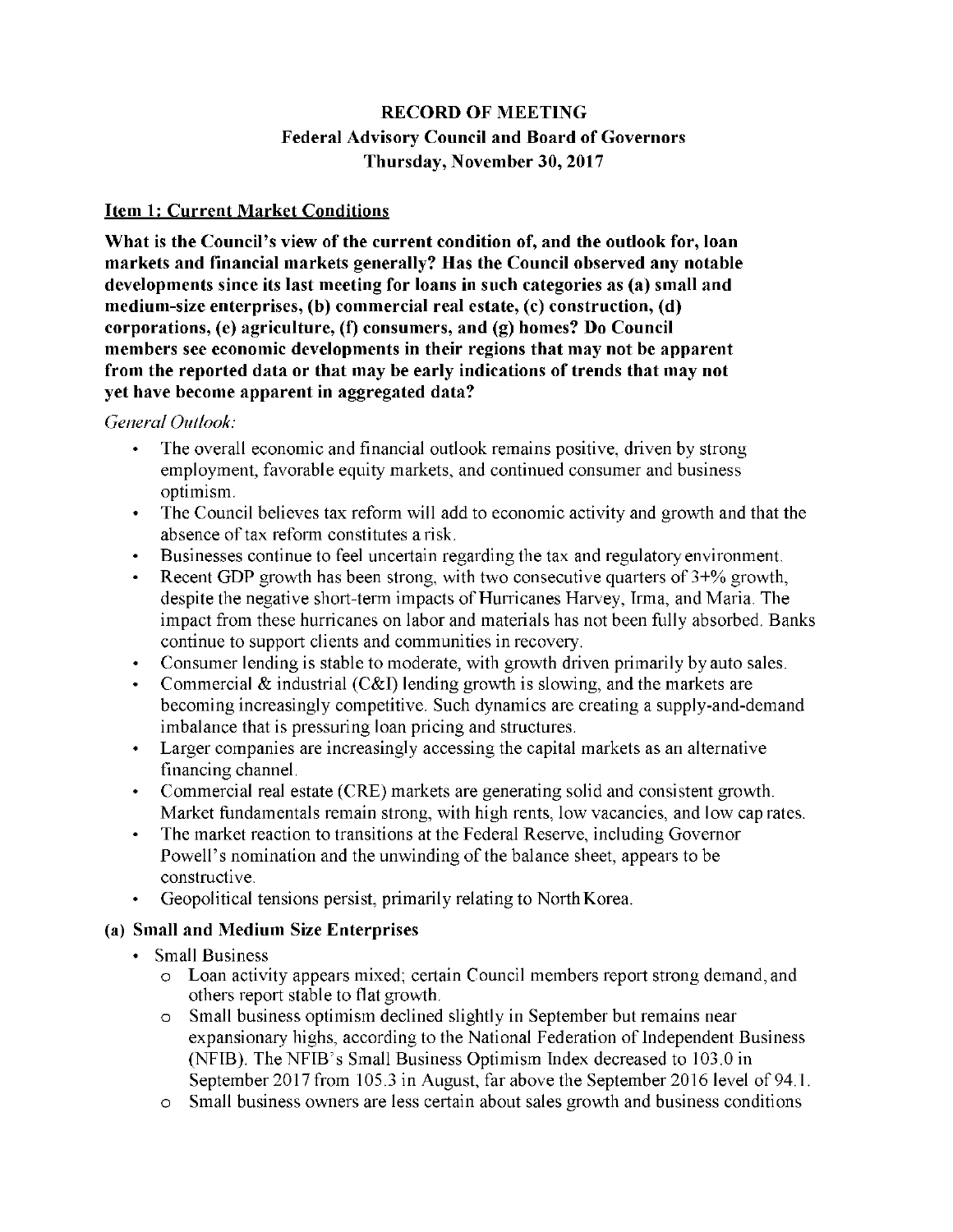due to anticipated changes in tax and regulatory policies. Bullish expectations for policy changes in Washington have tempered in recent months, but most small business owners generally expect an improved business environment.

- o New business formation, innovation, and investment are occurring at a sustainable pace. Small business incubation is encouraged locally through space sharing, innovation spaces, university support of entrepreneurial activities, academic and pragmatic training, and increased capital for small equity investments.
- o The opioid crisis in America has also taken its toll on small business employment. In 2015, the opioid epidemic cost the U.S. economy over \$500 billion and took more than 70,000 lives (U.S. Department of Health and Human Services). The emergence of this issue has had a negative impact on the job market, as a growing segment of the population cannot participate in the market due to opioid usage.
- Middle Market
	- $\circ$  Weaker demand for bank C&I loans is driving slower middle-market loan growth. Companies that have excess cash, as well as larger firms that secure financing through the capital markets, are driving slower demand for C&I loans.
	- o Additionally, many companies have adopted a "wait and see" approach in relation to tax and regulatory reform.
	- o Syndicated nonsponsored loan growth in the middle market decreased in 3Q17 to its lowest level since 1Q10 (Reuters LPC). Syndicated asset-based lending reached an eight-year low in 3Q17.
	- o Competition continues from nonbanks that can invest across the capital stack, including debt and equity, making it difficult for traditional banks to compete on both structure and pricing. As such, Council members noted that certain banks are stretching on credit terms and pricing to attract new business.
	- o Middle-market sponsored issuance is trending at its highest pace since 2014 (per Reuters LPC), driven by increased leveraged buyout (LBO) activity. Sponsors are securing aggressive financing terms, including record leverage on larger credits. Approximately 50% of institutional middle-market LBO deals were levered at 6x or greater between 1Q17 and 3Q17.

## **(b) Commercial Real Estate**

- CRE market fundamentals remain stable. A combination of low cap rates and peak rents continues to propel values to historically elevated levels in many markets. CRE loan growth has been solid. Monthly growth has accelerated from 0.1% in September to 0.6% in October.
- Loan and financial markets remain open with substantial liquidity. Commercial mortgage-backed security (CMBS) and high-grade REIT spreads continue to contract due to highly competitive lending markets.
- CRE equity fundraising remains strong but is beginning to taper. Today's returns are more difficult to predict due to excess supply coupled with high land and construction costs.
- Despite the spate of retailer bankruptcies in 2017, bank loans secured and/or supported by retail real estate remain performing and have very little deterioration, as landlords aggressively pursue replacement tenants. Stressed retail loans are generally lower-quality projects located in tertiary markets and have thinly capitalized landlords. New loan originations for retail real estate (both bank and capital markets) are more scrutinized and highly structured, with capital available to "best in class" real estate and sponsors.
- Market fundamentals for multifamily property remain solid, with same-store cash-flow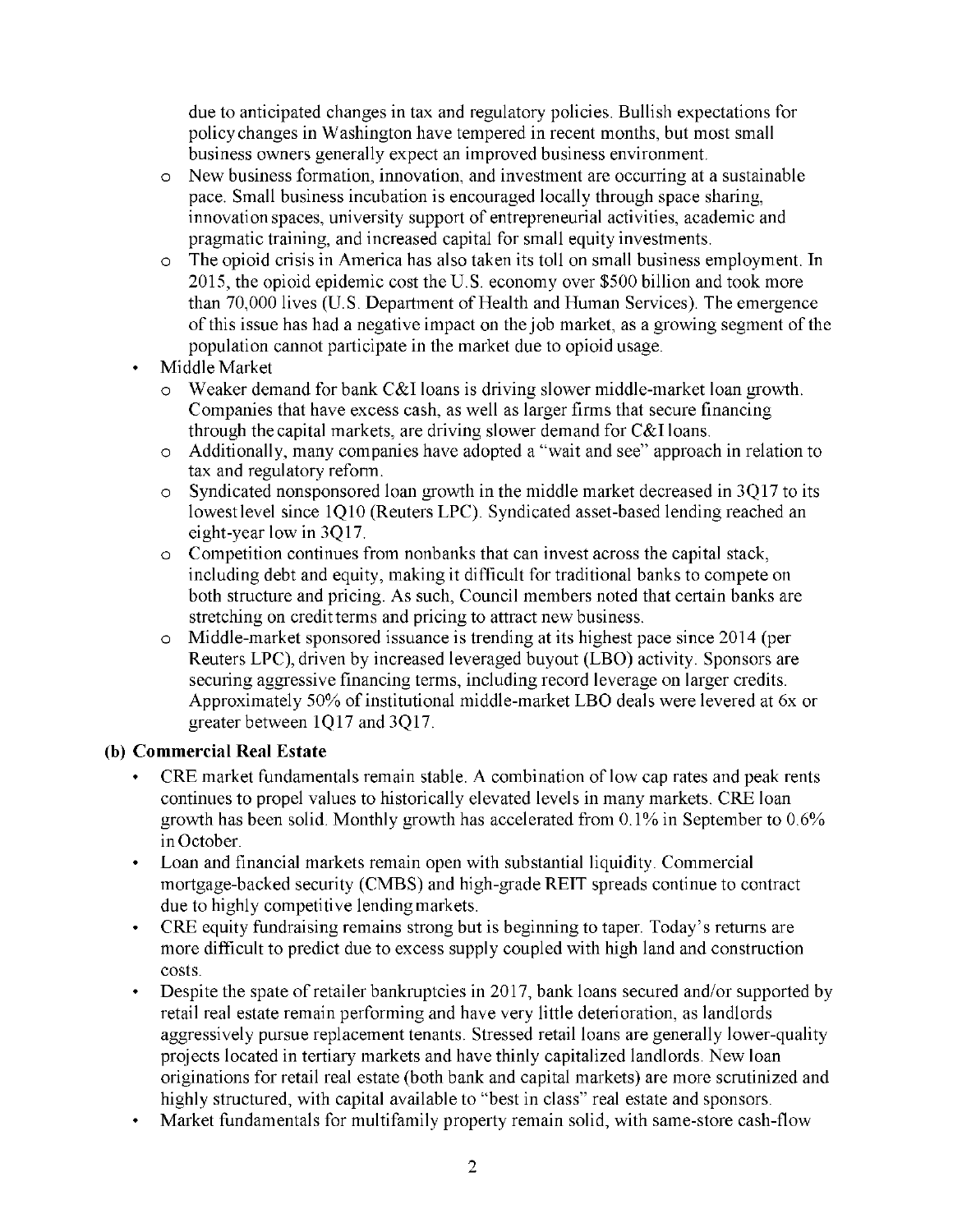growth slowing but remaining positive. Lending markets remain stable and liquid, with ample capacity for stabilized property from banks, CMBS, life companies, and government-sponsored enterprises (GSEs). The Federal Housing Finance Agency also recently announced multifamily lending caps that are slightly lower than prior-year levels (2018 caps of \$35 billion vs. prior-year level of \$36.5 billion). Cap exclusions will include loans to finance energy or water efficiency improvements and loans on affordable units in high-cost markets.

• Most major markets, including New York City, Boston, Chicago, San Francisco, and Los Angeles, continue to have strong fundamentals, with low vacancy rates and strong absorption of new inventory. Market activity in the Southwest is relatively brisk, while Midwest markets are experiencing moderate 2-3% annual growth.

# **(c) Construction**

- The construction industry has moved into a mature stage of expansion, with construction starts expected to grow at a moderate pace of ~4% in 2017, down from 5% growth in 2016 and 11-13% annual growth from 2012-2015.
- Areas of strength include the single-family housing, industrial, office, and education (funded by school bond levies) sectors. Conversely, the industry is experiencing slower growth in the multifamily, retail, and hospitality sectors. Public-works activity has also been flat, as the current administration's infrastructure program has yet to materialize.
- The 2018 outlook is moderate, with overall construction growth expected around 2-3%. Potential growth in excess of expectations will depend on the success of tax reform and the passing of a federal infrastructure program.
- Single-family construction is expected to drive growth due to increasing homeownership by millennials and to rebuilding efforts in Texas and other hurricane-affected areas. However, certain Council members noted constrained new-home construction in many urban markets.
- Multifamily-housing construction has slowed overall, but with pockets of growth, including in Jacksonville and Tampa.
- Construction loan markets are open, but development financing remains selective for "best in class" projects and sponsors. Larger projects requiring syndicated debt remain challenging, while smaller, single-bank loans are readily available.

## **(d) Corporations**

- Bank C&I loan growth has started to recover in recent months after three straight monthly declines from June to August (H8). C&I loans grew 0.6% and 0.4% in September and October, respectively,
- Corporate lending remains stable as a result of a constructive macroeconomic backdrop and low default rates. Stable commodity markets, heightened growth expectations, low default rates, and low volatility support a positive outlook for the remainder of the year and into 2018.
- M&A and LBO financing volumes are tracking towards a post-crisis record for 2017. In spite of persistently high asset valuations, M&A volumes have been bolstered by the high cash levels accessible to private equity and corporate buyers.
- Banks continue to be challenged by a high degree of liquidity among institutional investors, which is pressuring loan structures and pricing. Increased competition is further amplified by a scarcity of opportunities (outside of M&A).
- Uncertainty with respect to tax and regulatory reforms is curbing the appetite of many businesses to make long-term investments.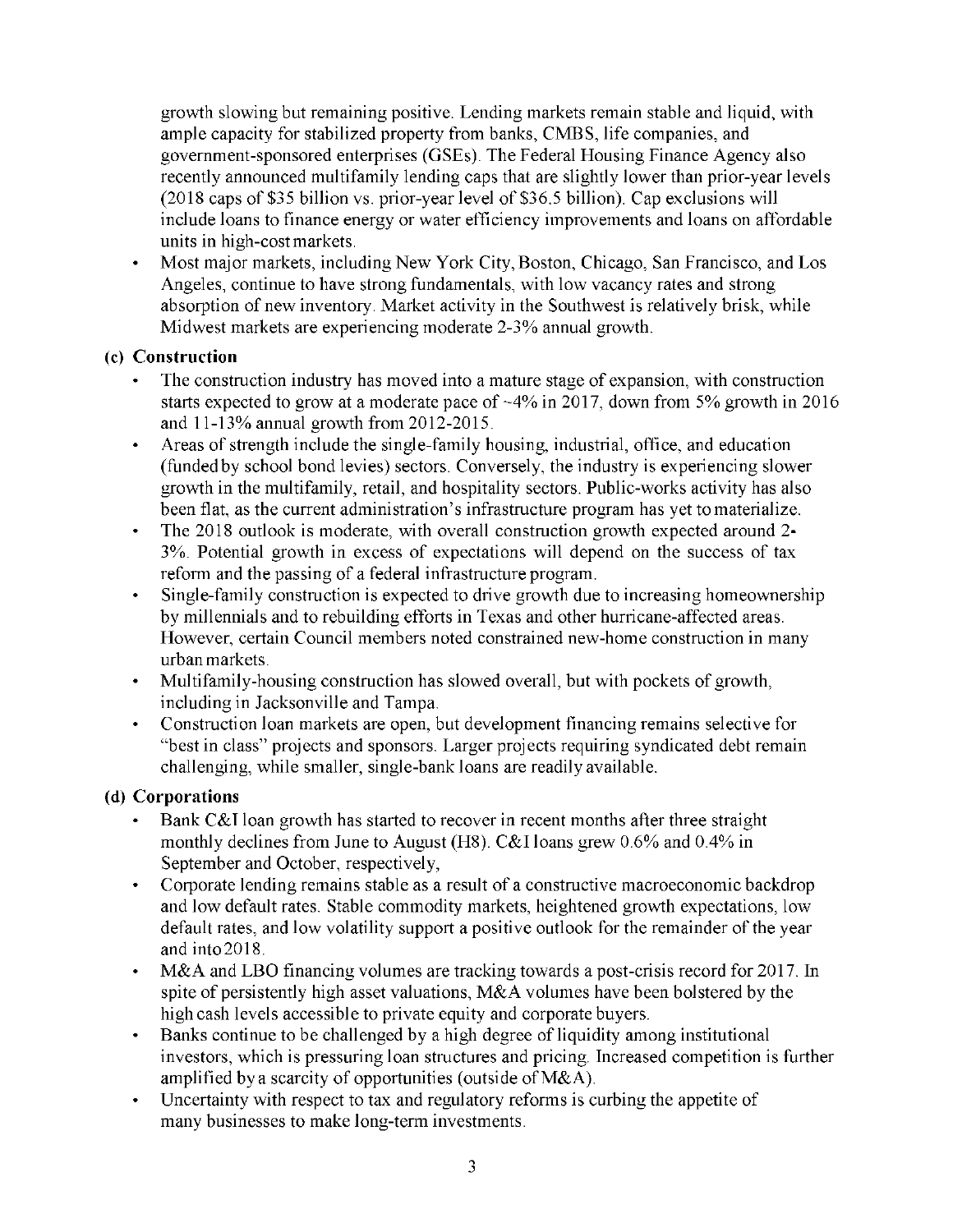# **(e) Agriculture**

- Commodity prices remain depressed for cereal grains, forage, and protein, putting pressure on asset quality.
- Seasonal investment in equipment is expected in Q4; however, meaningful lending growth is not anticipated. Competitive pressures are driving spreads to remain flat year over year.
- October's Ag Economy Barometer (index produced by the Purdue University/CME Group) is slightly ahead of September sentiment levels but is down from the scores seen in early 2017. Surveyed farmers are optimistic about continued low fertilizer and fuel expenses into 2018.
- Producers continue to focus on improved efficiency and meeting food safety requirements.
- There is a risk of a drop in agricultural real estate asset values due to negative returns on operations.
- Consumer demand continues to trend towards healthy and higher-quality foods (i.e., organic, all natural, traceable origin), with an added emphasis on convenience and value added products.

# **(f) Consumer**

- Consumer lending has leveled off and, in some cases, slowed. Asset-quality and delinquency trends remained relatively favorable in 3Q17, with improvements in nonperforming loans and stability in net charge-offs.
- Consumer sentiment remains solid overall. November's consumer sentiment index (University of Michigan) fell to 97.8, off strong gains seen in October.
- There continues to be intense competition from digital consumer-lending platforms.
- Auto sales increased considerably in September. September logged the first year-over year increase in 2017 (+4.8%), driven by replacement-vehicle demand in hurricane affected areas. The impact was expected to continue into October.
- Wholesale used-vehicle prices reached record highs in September. Prices increased 6.3% year over year and 2.8% month over month, driven by tightening inventories. Much of the wholesale price growth is attributable to recoveries following the recent hurricanes.
- Credit card account originations have seen a decline year over year. Despite this decline, outstanding balances have seen a healthy increase, at 7.5% year-over-year growth. The growth in balances has been coupled with growing delinquency rates and write-offs.
- Student and unsecured originations continue to see steady growth, while credit quality remains stable.
- HELOC demand has increased, driven by a rise in home values that is in turn offset by paydowns on older vintages of HELOCs.

# **(g) Home Lending**

- The mortgage market has tightened since the U.S. presidential election, as higher interest rates have substantially weakened mortgage-refinance and home equity volumes. However, a strong labor market and continued economic growth are expected to support growth in purchase activity, which will modestly offset lower refinancing volumes.
- Total mortgage debt is currently 9.1% below the peak levels seen in October 2008.
- Markets are becoming more competitive with the expansion of digital offerings from non bank lenders and emerging digital start-ups. Some banks have announced plans for digital offerings, which will enable a large portion of the mortgage application process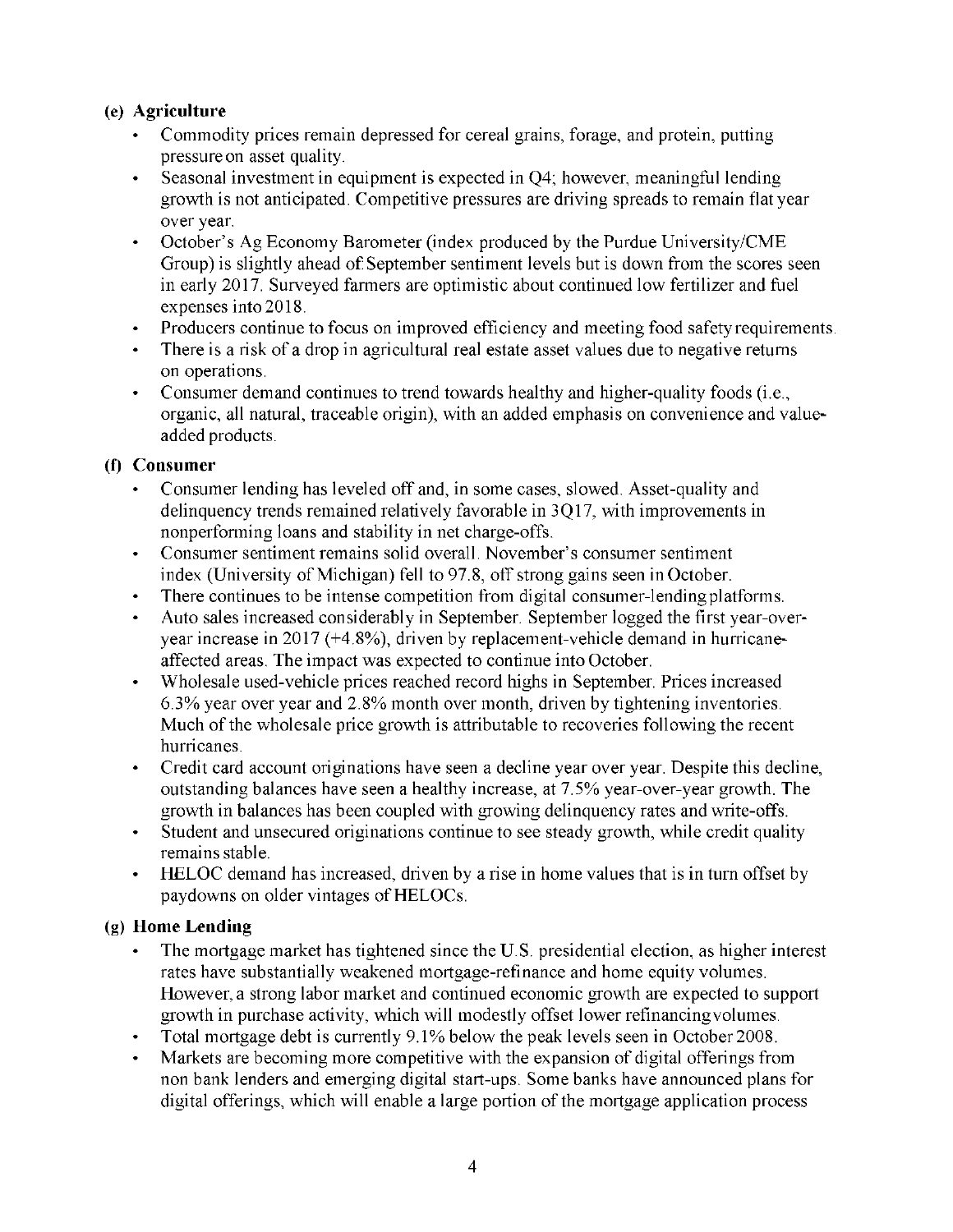to be completed online or via a mobile device.

- Banks are viewing the attractiveness of the mortgage and home equity space differently. Certain banks are exiting and others growing their mortgage and home equity lending platforms. Nonbank lenders now exceed 50% of new mortgage originations.
- The industry is monitoring the impact of new tax legislation that may affect the benefit of the mortgage interest deduction for homeowners. New legislation has the potential to impact home values and slow home-sales growth, particularly on the West and East Coasts.

## **Do Council members see economic developments in their regions that may not be apparent from the reported data or that may be early indications of trends that may not yet have become apparent in aggregated data?**

- Consumer and business sentiment remains high. While the political and regulatory environments are creating uncertainty, most believe that any reform will be beneficial to operating conditions.
- Generally, Council members have seen stable operating environments across the board. Intense competition in the middle-market and corporate space is resulting in aggressive financing pricing and structures.
- Areas appearing to have the most variation in Council members' outlook include small business, commercial and residential real estate, and consumer lending, potentially due to regional differences.
- Manufacturers are increasingly voicing concerns regarding the availability of unskilled and skilled labor.

# **Item 2: Federal Reserve Regulation and Bank Holding Companies**

## **Earlier this year, Bank of the Ozarks made industry news when it merged its holding company into the bank. From the Council's perspective, what are the costs and benefits associated with being a bank holding company?**

Historically, bank holding companies and financial holding companies were established to enable organizations to participate in a broader array of activities than those allowed at the bank level. Their popularity climbed with the advent of trust preferred securities, which provided holding companies with the ability to issue parent-company debt and downstream it as equity capital to the insured depository. As the gap between what a bank can do and what a bank holding company can do has narrowed, and with the initiation and then elimination of trust preferred obligations qualifying as tier 1 capital, some of the reasons to maintain a parent company have diminished. Today, the Council believes that the costs and benefits of being a bank holding company are largely dependent upon the strategic business model of each banking entity. In general, banking companies that are complex or that offer a variety of financial services are more likely to

conclude that a BHC or an FHC structure aligns with the ability to execute their business plan. However, institutions that conduct nearly all of their activities through their bank and bank subsidiaries may find the potential reduction in costs and regulatory simplification of collapsing their bank holding company to be compelling. That was apparently the case for Bank of the Ozarks. Banks should consider the following factors, among others, to evaluate whether a BHC is appropriate for their enterprise:

# **Costs:**

• Regulatory simplification – For national banks and nonmember banks, maintaining a bank holding company requires additional regulatory oversight by the Federal Reserve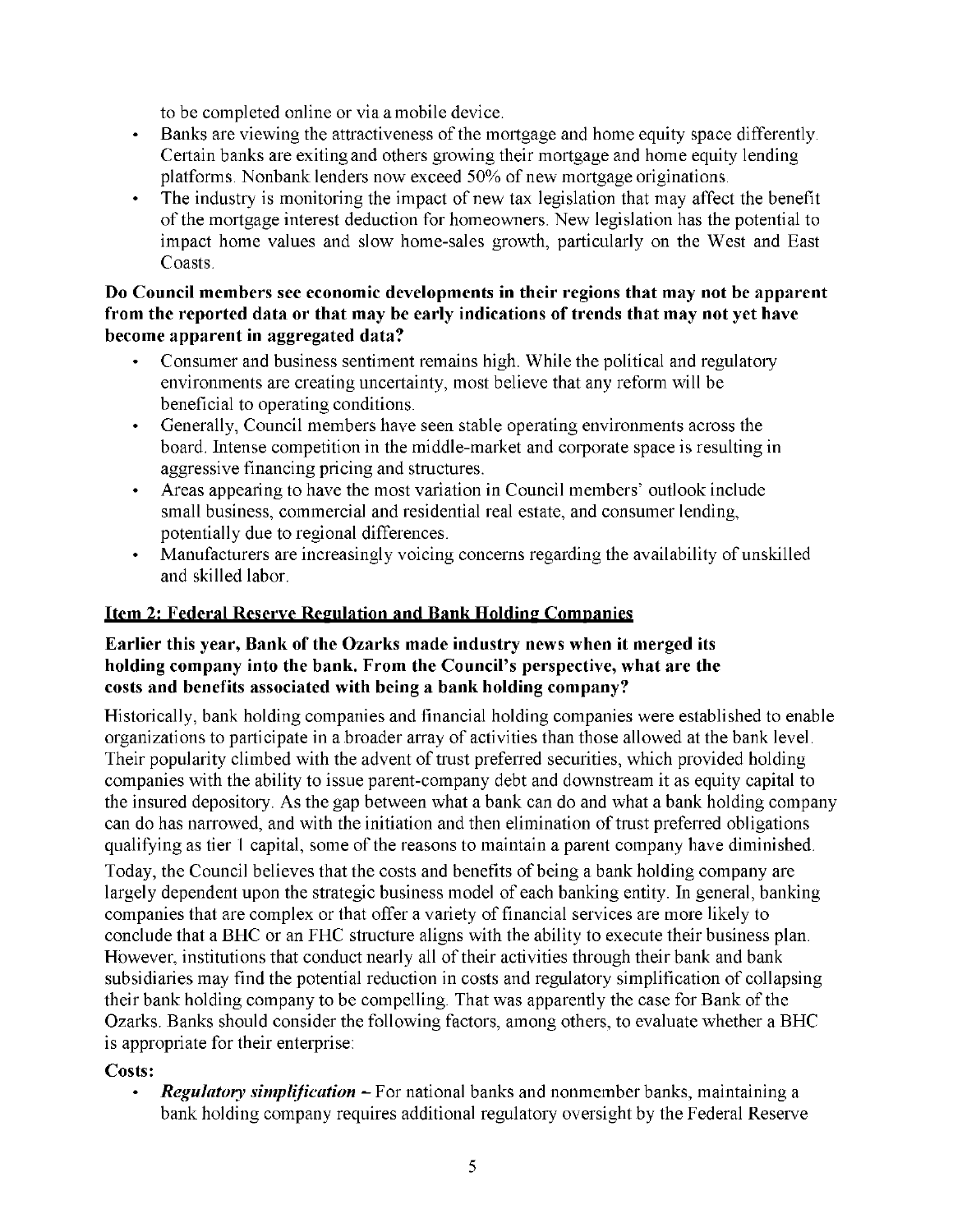Board. Eliminating the holding company may reduce the time and resources the organization dedicates to meeting the demands of multiple regulatory agencies, including examinations and applications.

- **BHCs over \$50 billion** Bank holding companies with more than \$50 billion in assets are subject to Comprehensive Capital Analysis and Review (CCAR) participation and compliance, including the qualitative component of the capital rule, the requirement to develop a resolution plan to be used in the event of potential failure or material distress, Department of the Treasury fees for larger banking institutions, and Federal Reserve charges for SIFI supervision activities. National banks, member banks, and nonmember banks are not subject to CCAR.
- SEC Registration and Oversight Bank holding companies are subject to the offeringregistration requirements of the Securities Act of 1933, while banks are exempt from those requirements. In addition, a public holding company's securities filings and investor reporting are subject to oversight by the SEC, rather than the bank's federal banking regulator, leading to potentially inconsistent regulatory expectations and directives.
- **•** Tier 2 capital cost The cost of subordinated debt issuance may be higher under a BHC structure, as debt service at the holding-company level often requires a higher rate of interest to offset the lower ratings provided by credit rating agencies. While issuance at the bank level eliminates the adverse-rating disparity, regulatory capital rules disqualify a portion of the capital issued by an insured depository upon consolidation; consequently, more debt must be issued to have the same amount qualifying as capital.

## **Benefits:**

- **•** *Expanded powers* BHCs and FHCs can conduct a wider range of activities than banks, for example, they can offer financing that would be ineligible as a bank receivable, engage in insurance and broader securities underwriting, acquire minority interests in non financial enterprises, facilitate out-of-state acquisitions in certain jurisdictions that preclude interstate bank consolidation, and own companies that provide services outside of insured depository requirements.
- *Capital flexibility* A BHC structure may provide flexibility in raising capital and other debt. Bank dividends and stock repurchases are constrained by state and federal law that require prior regulatory approval, whereas BHCs are subject to a notice requirement. Investors may have a higher level of confidence in a BHC's ability to support dividends or stock repurchases in the event of an economic downturn.
- **•** Source of strength The BHC may be positioned to improve the bank's capital and credit profile by downstreaming debt as equity capital or by acquiring distressed assets from the bank. Segregating financial services from the bank may also compartmentalize risk, as the bank and FHC may be more insulated from claims than under a single bank structure.

# **Conclusion:**

Whether a bank has the independent ability to execute the organization's business plan may likely be the paramount concern in determining whether the company needs to be a bank holding company. In the absence of a complex structure or the need for a financial holding company, a number of banks may decide the regulatory burden of maintaining a parent company exceeds the value that the additional flexibility a BHC structure provides.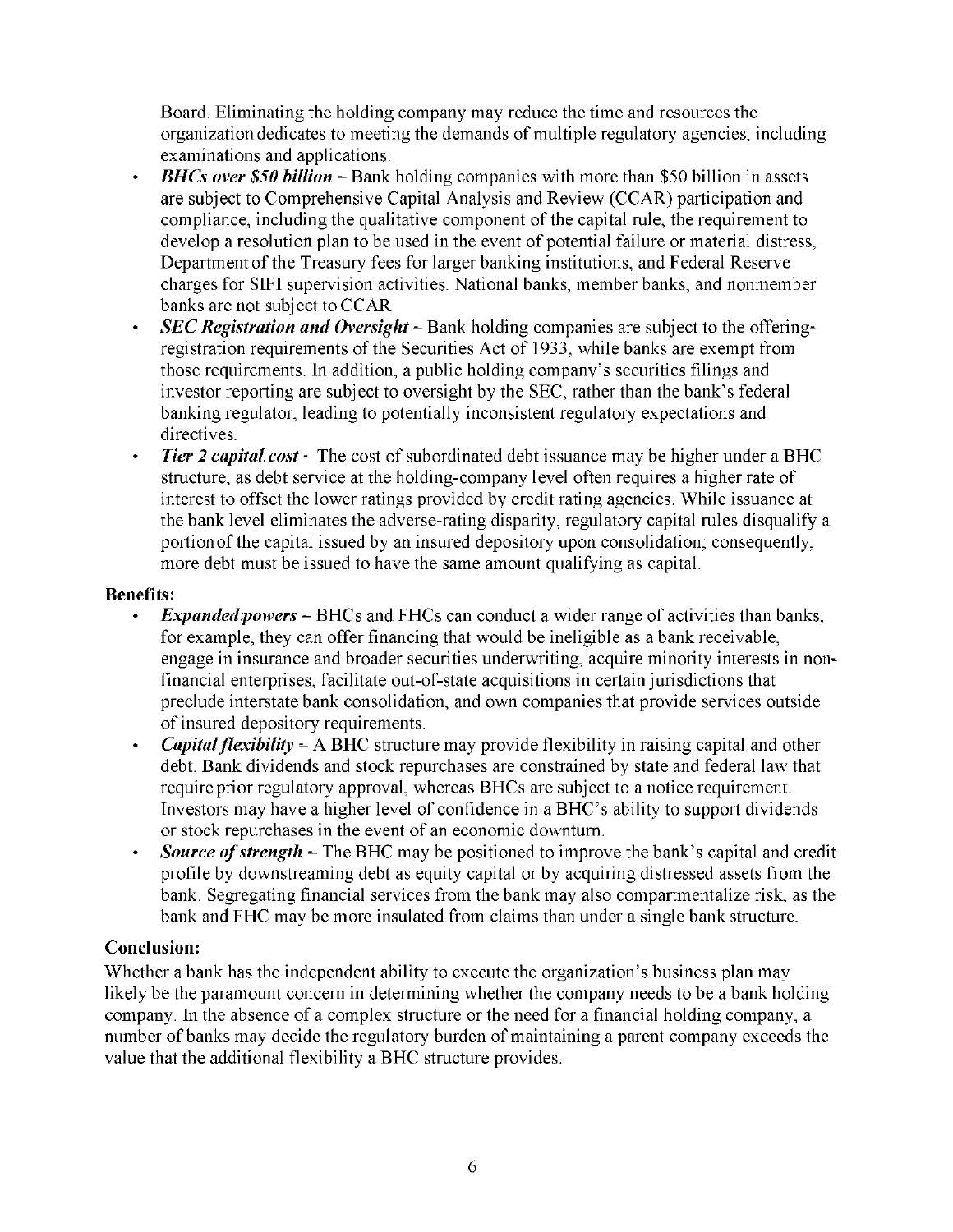## **Item 3: Regulatory Change**

**Some regulatory reforms require legislative action, but other reforms can come through action by regulators. What specific actions do the Council members think regulators should take to reduce regulatory burden without impairing, or what actions could perhaps improve, the efficacy of the banking system?** 

The Dodd-Frank Wall Street Reform and Consumer Protection Act (Dodd-Frank) and its subsequent regulations have made significant progress in improving the stability of the U.S. financial system. Banks have engaged in activities to strengthen risk management practices, including making significant investments to better monitor and evaluate risk. While the rules and regulations resulting from Dodd-Frank have largely improved the stability of the financial system, the Council believes that the current phase of maturity provides an optimal time to evaluate the efficacy of these rules and regulations and make appropriate adjustments. The U.S. Treasury Report, "A Financial System That Creates Economic Opportunities," published in response to Executive Order 13772, includes ninety recommendations, approximately fifty-five of which could likely be executed by federal regulators without direct legislative action. The Council supports the consideration of the recommendations in this report but encourages federal regulators to reevaluate the construct by which the rules and regulations were originally established. To do so, the Council recommends ensuring that rules and regulations are appropriately tailored to the size and complexity of the institution subject to the regulations, that efficiencies are achieved through increased interagency coordination, and that existing and proposed rules are transparently reevaluated. Leveraging this construct for reevaluating existing regulations, the Council recommends the following opportunities to reduce regulatory burden while improving the efficacy of the banking system.

## *Transparently Evaluate Existing and Proposed Rules*

While the development of some rules required limited transparency; in general, a lack of transparency results in inefficient processes and increased compliance costs. The Council encourages the regulators to reevaluate existing rules and seek public input to ensure the rules and assumptions are efficient and effective. In addition, agencies should ensure that all new rules and regulations are published for notice and comment.

- CCAR supervisory scenarios, assumptions, and estimation methodologies should be published to allow for enhanced dialogue between banks and regulators and more effective challenge.
- Ensure that CCAR quantitative results and their primary drivers are transparent to local examiners in order to facilitate supervision and limit the potential for errors to persist.
- Reevaluate and transparently address assumptions leveraged in the liquidity coverage ratio (LCR) process.
	- o The types of assets considered to be high-quality liquid assets (HQLA) are currently restrictive and have the potential to increase pro-cyclicality, as the onset of stress will increase demand for a limited supply of level 1 assets. To mitigate this risk, all U.S. GSE securities should be considered level 1 assets, and the Board should evaluate other related recommendations in the Treasury Report.
	- o Runoff assumptions are currently overly conservative and exceed historical experience.
- The proposed NSFR (net stable funding ratio) should be evaluated to ensure that the key objectives of the rule are not already met by existing requirements.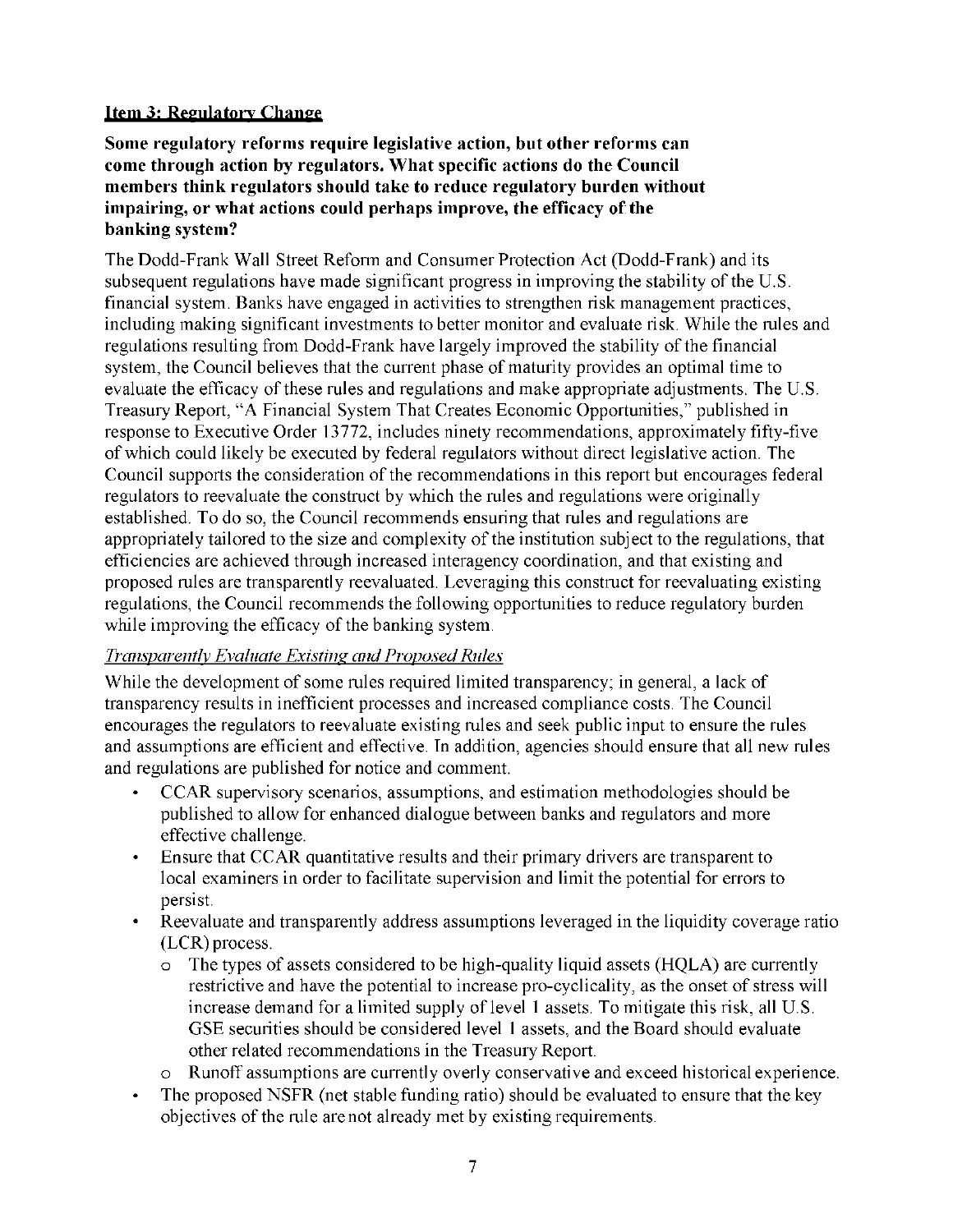- Resolution-plan feedback should be provided timely and transparently.
- Resolution-plan guidance should seek stability, and proposed changes common to all participants should be published for notice and comment rather than as confidential supervisory information.
- Reevaluate and seek comment on the Volcker Rule definition of "covered funds" to ensure it is based on characteristics of hedge funds and private equity funds and to ensure the market-maker exemption includes a broader array of capital-markets activities.
- Ensure that the SLR (supplementary leverage ratio) assumes its appropriate role as a backstop by recalibrating the definition of leverage exposure to exclude cash, initial margin on centrally cleared derivatives, and Treasuries.
- Evaluate the potential impact of CECL (current expected credit loss) accounting standards on regulatory capital and seek comment from the industry.
- Increase clarity and transparency around the goals and procedures of horizontal reviews.
	- o By clearly establishing goals and expectations in advance, banks can begin to address self-identified weaknesses sooner rather than waiting for a supervisory issue.
	- o Eliminate the tendency for best practices at more complex banks to "trickle down" and become guidance or supervisory issues for less complex institutions.
- Evaluate opportunities to modernize the Community Reinvestment Act for today's market dynamics, as detailed in the September 2017 Federal Advisory Council Record of Meeting.

# *Increase Interagency Coordination*

The new regulations required by Dodd Frank have been implemented by various federal regulators or combinations of regulators, where appropriate. The Council encourages the Board to increase coordination of supervisory activities with the other agencies to reduce redundant requirements and identify efficiencies.

- The Board's and FDIC's shared oversight of the Dodd-Frank resolution-plan process should be coordinated with the FDIC's resolution-plan requirements for covered insured depository institutions in order to maximize production efficiency.
	- o Submission dates for the two types of resolution plans should be coordinated to allow banks to achieve efficiencies in data collection and resource planning.
	- o Data collection requirements for both resolution plans are largely redundant with other regulatory reporting and are already stale by the time of submission, limiting their value in the event of an actual resolution.
- The agencies responsible for Volcker Rule oversight should ensure effective coordination or nominate a single agency to lead compliance with the rule.
- The Federal Reserve should engage with the other agencies to ensure that the process for identifying issues that that result in matters requiring attention (MRAs) and matters requiring immediate attention (MRIAs) is better coordinated and more transparent so that banking institutions can manage remediation more efficiently.
- The Board is encouraged to increase coordination of consumer compliance with the Consumer Financial Protection Bureau (CFPB).
	- o Supervisory examination work is frequently duplicated in areas such as UDAP/UDAAP, HMDA, fair lending, and consumer harm.
	- o Federal Reserve supervisory processes and ratings have been unduly inhibited, delayed, and influenced by CFPB supervisory processes and ratings.
- Council members encourage the Financial Stability Oversight Council to play an active role in coordinating supervision by the various federal agencies.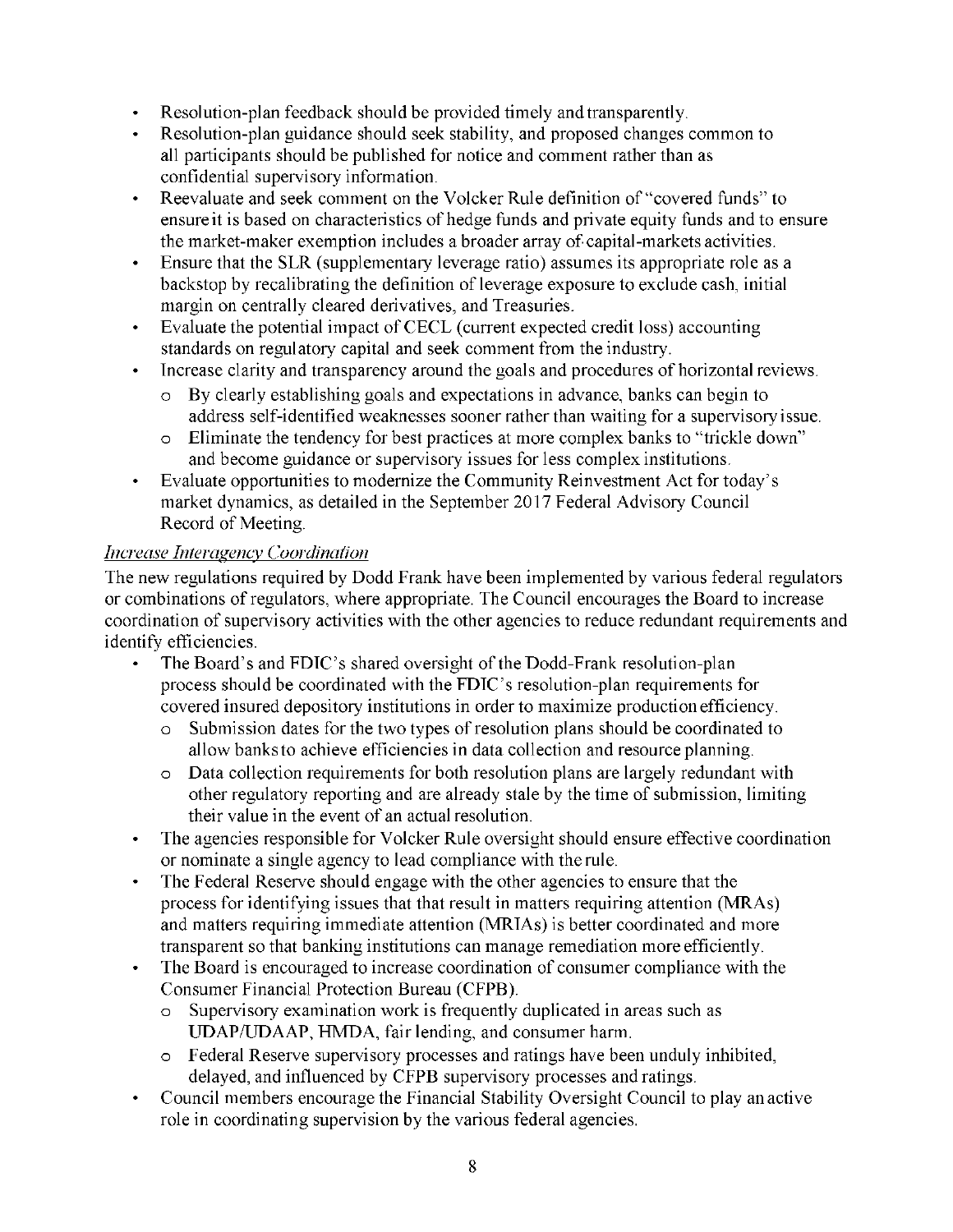# *Risk-Based Tailored Regulation*

While Dodd-Frank's asset thresholds (\$10 billion and \$50 billion) for enhanced supervision would require legislation to adjust, regulators have the ability to tailor how they apply subsequent rules and regulations to the banks above these thresholds. By developing a multifactor, risk-based approach to tailoring regulation, the Federal Reserve can ensure that banks are effectively identifying and controlling risk rather than simply executing compliance exercises.

- Initial efforts to tailor CCAR have been effective, but further tailoring is necessary to appropriately size regulatory expectations and ensure efficient capital management.
	- o Community and less complex regional banks should be exempt from CCAR/HCR, and capital planning should be supervised through ongoing monitoring.
	- o The application of qualitative failures should be further limited.
	- o Banks should be allowed to manage capital outside of an annual submission or manage capital to a ratio rather than by dollars paid.
- In addition to effectively tailoring the CCAR exercise, the Board should eliminate intracycle stress testing not required by Dodd Frank.
- Dodd-Frank only requires nonbank financial companies to submit a resolution plan to the agencies periodically. For firms that pose limited to no systemic risk, the regulatory burden of producing this plan annually should be addressed and tailored.
	- o G-SIBs or banks with cross-jurisdictional activity should submit plans biannually.
	- o For less complex domestic banks, new plans should only be submitted when there are material changes in the bank's complexity or organization that could impact its orderly resolution.
	- o While not under the Board's purview, the requirements and cadence of the CIDI plan, which is not required by legislation, should be similarly reevaluated and tailored.
- Application of the LCR could be tailored based on the increased liquidity risk posed by a bank's varying levels of cross-jurisdictional activity. This approach would allow for more flexible liquidity-risk management, while focusing supervision on the areas of greatest risk.
- Regulators should consider opportunities to tailor Volcker Rule compliance activities, which could be streamlined for less complex institutions that have limited trading operations.
- The Council also discourages the Board from conservatively tailoring, or "gold plating," capital and liquidity regulations to better maintain level-playing-field considerations among banks.

# **Item 4: Bank Boards of Directors**

**The Federal Reserve Board recently proposed revised guidance for the banking entities under its supervision concerning the role of their boards of directors. The guidance is intended to refocus large institutions' boards on core responsibilities and reduce unnecessary burden on smaller institutions' boards. What is the Council's perspective on this proposed guidance?** 

The Council strongly supports the direction and tone of, and the principles outlined in, the Board's proposal setting out new expectations for bank boards of directors. The Council commends the Federal Reserve for acknowledging the importance of and distinguishing between a board's duty to provide active oversight versus bank management's responsibility for conducting day-to-day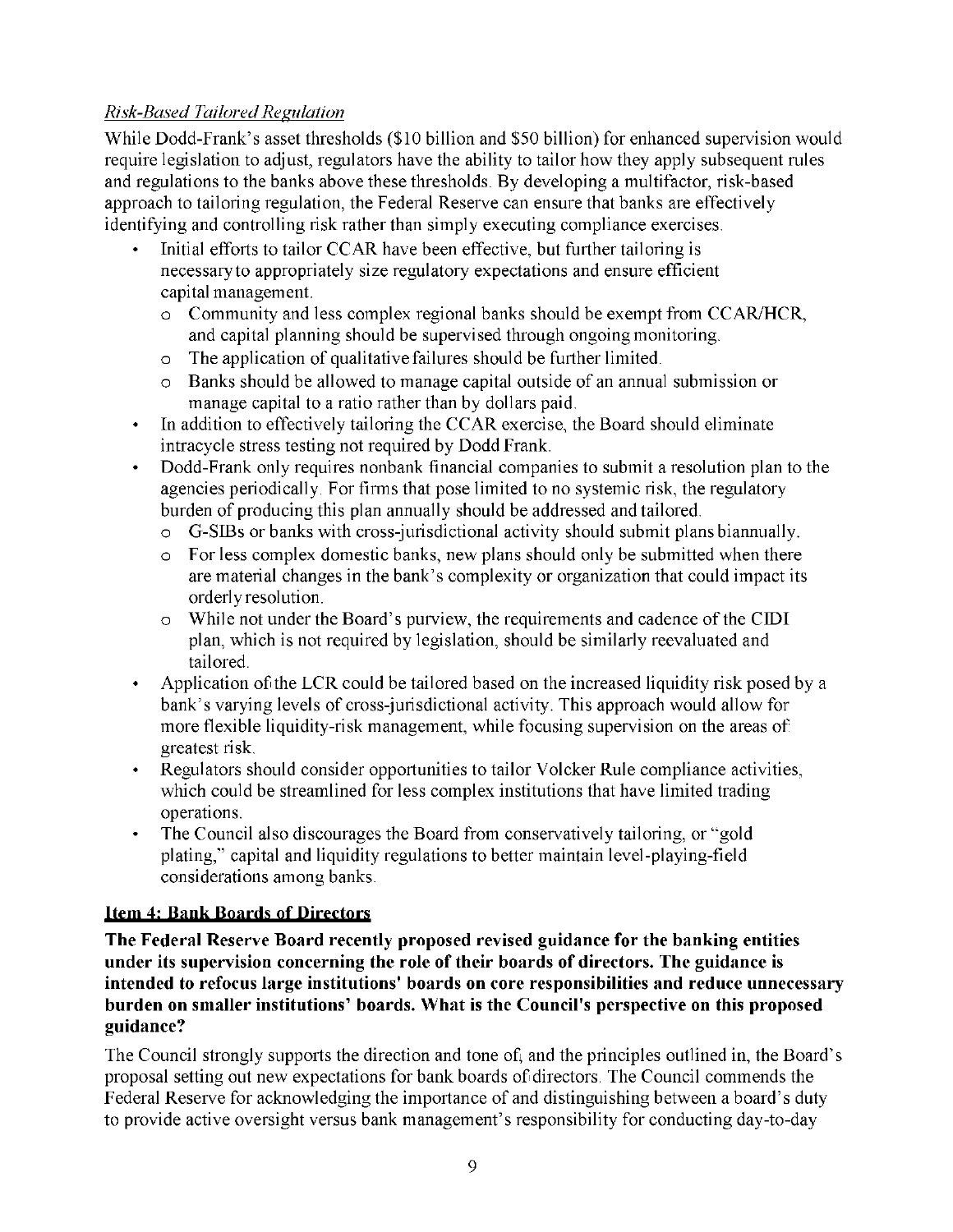operations. As the proposed guidance suggests, bank boards currently devote a significant amount of time to satisfying supervisory operational expectations that could and should be more effectively handled by management. This situation diverts a board's time and attention away from its core governance responsibilities.

In that light, the Council has several clarifications, augmentations, and encouragements that we ask the Federal Reserve to consider:

- Language in the proposal should be carefully considered to be consistent with the appropriate roles of the board and management. In best practices, the board is fundamentally responsible for (i) selecting the CEO and providing related motivation, guidance, and succession planning; (ii) helping management develop strategy and commensurate risk appetites; (iii) holding management accountable for executing the strategy and risk management; (iv) providing oversight for key capital management and risk management objectives, policies, functions, and positions; and (v) setting the tone at the top in regard to the organization's purpose, culture, and ethos. Management is fundamentally responsible for (i) developing strategy and risk appetites with help from the board, (ii) executing the bank's strategy and risk management program on a day-to-day and periodic basis, and (iii) implementing other policies and procedures, as approved by the board.
- Further guidance is needed regarding the role of board committees in corporate governance; specifically, guidance is needed on the conditions under which a board may delegate responsibilities to a committee. The Federal Reserve should expressly acknowledge that any board function identified in a regulation can be appropriately fulfilled by either the board or a duly authorized board committee; alternatively, the Federal Reserve could clearly identify the rare instances when delegation to a board committee is not acceptable.
- As the Federal Reserve recognizes, directors are already subject to a host of governance and fiduciary requirements (state and federal laws, SEC rules, exchange listing requirements, etc.) outside of the Federal Reserve regulatory framework. The Federal Reserve's requirements should avoid being overly additive to or in conflict with the existing requirements, which are both comprehensive and appropriate.
- The Council encourages the Federal Reserve's plans to review and coordinate the proposed guidance with related guidance and requirements from other agencies in order to achieve interagency consistency and efficiency.
- Any finalized guidance should be principles-based versus prescriptive and should not be used as a compliance checklist. Guidance should be applied flexibly and in a measured way, based on each financial institution's size, complexity, business model, and culture, in addition to other unique, institution-specific factors. The Federal Reserve's current method imposes a more uniform and rules-based approach to governance on diverse institutions, which adds costs and distracts boards from their primary fiduciary duties noted above.
- To achieve the Federal Reserve's desired return to the appropriate roles of boards and management, examiners must be equipped and trained so that they are comfortable with supervising under the new guidance, including being able to differentiate between appropriate supervision for large, medium, and small or less complex institutions.
- Boards and management should be jointly responsible for agenda development and the associated information flow, but management should have primary responsibility for initial agenda development. The board should be responsible for oversight, comment, and major changes.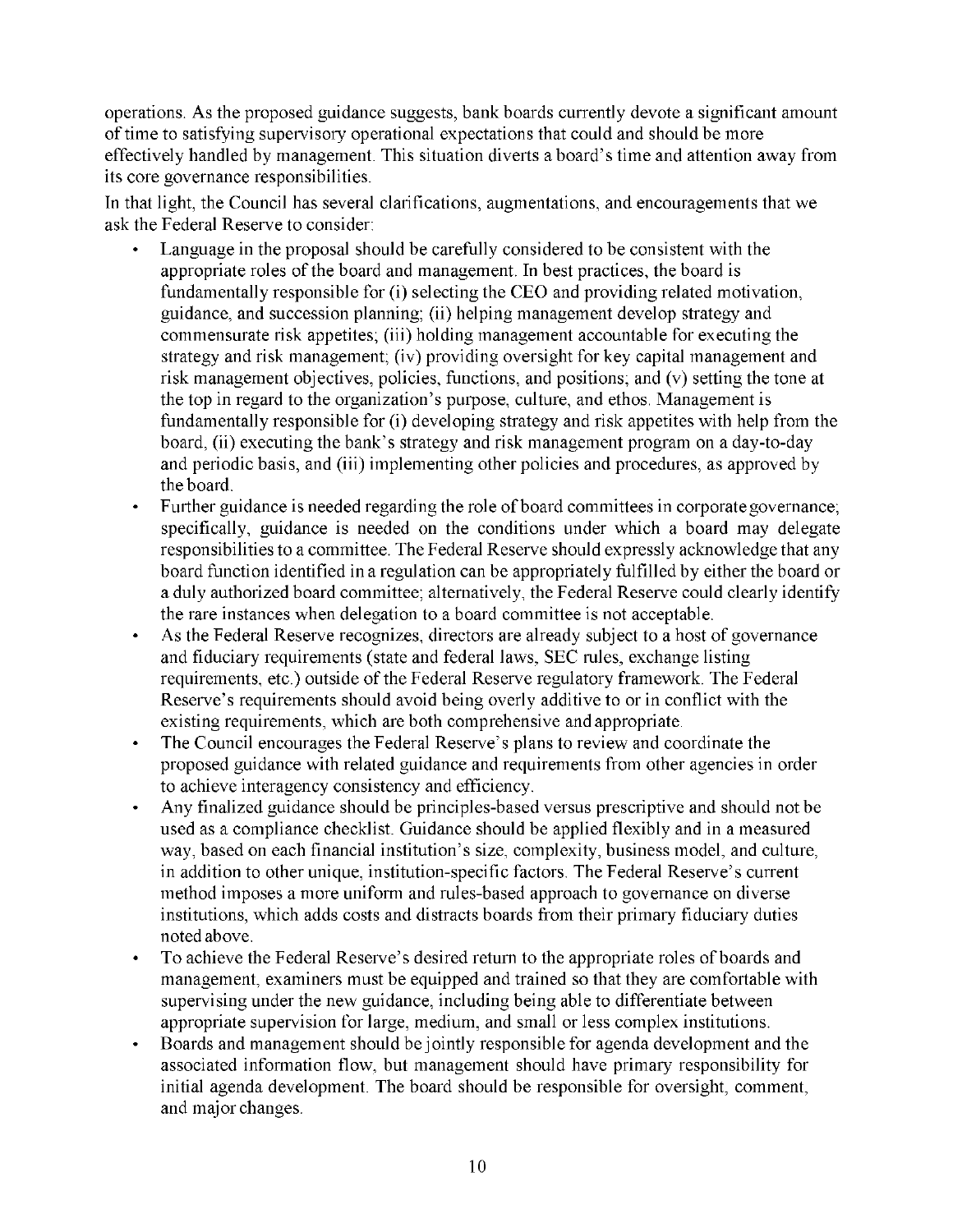- MRAs and MRIAs should be sent to and addressed by management only, unless management has not taken appropriate and timely action to address the specific issue or the issue is related to board governance. Boards, however, should be responsible for overseeing management's effective, timely resolution of the issues giving rise to MRAs and MRIAs.
- The Council recognizes that board self-assessments are an important tool to manage board effectiveness. For examination purposes, having banks provide a description of their self-assessment process and then discussing their process with examiners would be sufficient and optimal.

The Council very much welcomes the revised board of directors guidance. With the above suggestions, we believe the Federal Reserve's refocus on the core duties of boards of directors will improve the effectiveness and efficiency of governance and the safety, soundness, and compliance of financial institutions. Furthermore, the current regulatory framework increases the time burden and personal risk imposed on bank directors. The new proposal will allow banks to attract more qualified directors, which will strengthen governance, strategy setting, and ultimately, outcomes for individual institutions, the financial system, and the economy as a whole.

# **Item 5: Equifax Data Breach**

## **What are the implications for the banking industry stemming from the Equifax data breach? What actions, if any, are needed from bank regulators?**

Equifax's investigation and remediation of its data breach has shown that the breach was a straightforward attack with several implications for financial institutions, in addition to the attack's impact on consumer confidence about the security of their data. The breach reportedly affected the personal information of nearly 150 million persons. As a result, the data banks typically use for many business purposes, such as granting credit or authenticating customers' accounts or identities, may be less reliable. To date, Council members and their peers have experienced limited direct impact, but reports of incidents are expected to grow over time. Consumers may also experience delays in credit processing due to expanded data integrity questions, computer processes, and related security matters.

Specific implications for banks include the following:

- Management of vendor relationships must be a critical focus of a financial institution's information security program.
- Most breaches, including the Equifax breach, result from known vulnerabilities, which highlights the need to have strong cyber policy and procedures.
- The ability to authenticate customers' identities and accounts is fundamental, and banks must engage in a discussion across the public and private sector about new identification solutions, including alternatives to Social Security numbers. Advances in alternative authentication (active and passive) and biometrics will help strengthen authentication processes. The Council supports improving regulatory frameworks and laws in order to support these developments help ensure that innovation can take place.
- Organizations need to prepare for addressing a cyber incident with the same level of diligence that they put into preventing one, including robust communications with both the public and their commercial partners.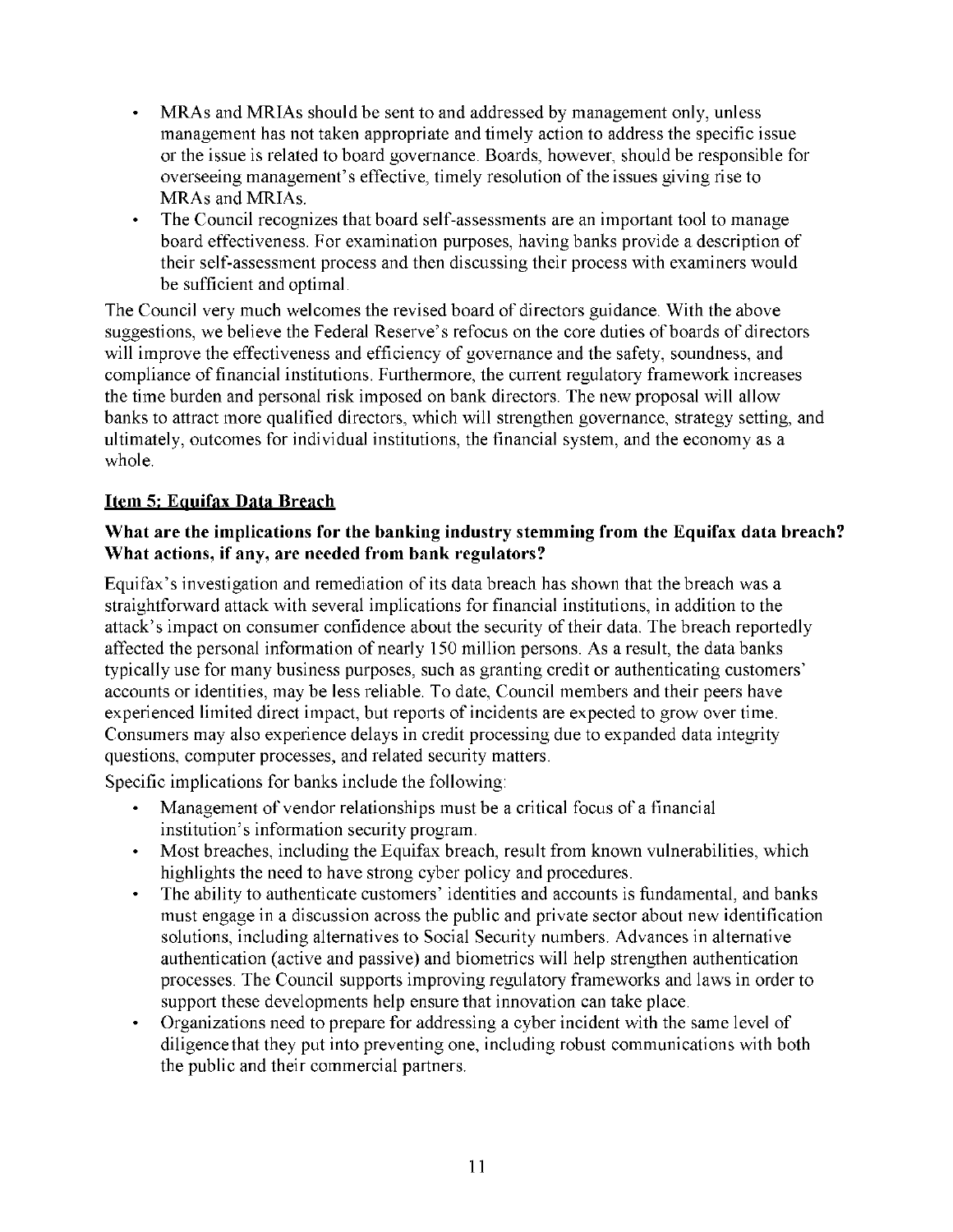Council members pointed out that, while banks are subject to robust third-party risk management requirements, banks' control over how third parties (such as credit bureaus) store and process sensitive information is limited.

From a regulatory action standpoint, Council members believe that greater, more consistent regulatory oversight is needed for shared service firms such as Equifax and for firms that share consumer data. Banks are subject to extensive cybersecurity requirements, supervision, and examinations. The industry is collaborating with regulators on cyber-regulatory harmonization to improve oversight and increase efficiency. Nonbank financial or other institutions, such as credit agencies, are primarily overseen by the Federal Trade Commission and CFPB, which take a remedial approach. All firms that store data should be held to proactive preemptive standards.

Council members note the responsibility the financial industry has to manage cyber risk on a systemic basis. Shared- service firms often maintain significant amounts of consumer data. Developing greater regulatory consistency for cybersecurity will require a strong partnership between the public and private sector, including a discussion about the proper oversight of each sector and its components.

There also is a role for regulators in the ongoing discussion around the development of a new "digital identity" program in the United States. In light of Equifax's and other recent breaches that have exposed a significant amount of data that banks use to authenticate their customers' identities, participation in this discussion is a critical step to maintaining consumer trust.

# **Item 6: Tax Reform**

**How will the proposed legislation on tax reform affect the banking industry? What bank customers stand to benefit the most from the potential mix of lower rates and reduced deductions? What effect does the Council believe these efforts to change the tax code may have on economic growth?** 

# **Background and Overview**

U.S. tax reform is currently very much in flux: the House recently passed its bill, while the Senate has issued its own proposal that differs in significant respects and continues to undergo revisions. Whether or when the comprehensive reform proposals will pass into law is uncertain, as is the final form the law would take. However, the bills are  $-$  at present  $-$  broadly consistent across several key provisions that will have an impact on the banking industry and on its individual and corporate customers, largely in the form of a \$1.5 trillion tax cut. The proposals put forth include:

- a reduction in the corporate tax rate from the current level of 35% to 20% (taking effect in 2018 per the House bill but pushed to 2019 in the Senate proposal);
- a reduction in individual tax rates, weighted towards the middle class;
- a shift towards a territorial system, under which most earnings from business operations in overseas markets would only be taxed at the host-country rate and where a one-time, mandatory "deemed repatriation tax" would be applied to all earnings currently invested abroad;
- denials or limitations of various common deductions, exclusions, and credits, in particular (i) denying a corporate tax deduction for *net* interest expense above certain levels, (ii) denying a deduction for related-party business expenses over a certain threshold; (iii) denying an individual tax deduction for state and local taxes – including property taxes – and for certain amounts of mortgage interest and home equity loans (with the House and Senate offering competing proposals), (iv) eliminating the tax benefits for income from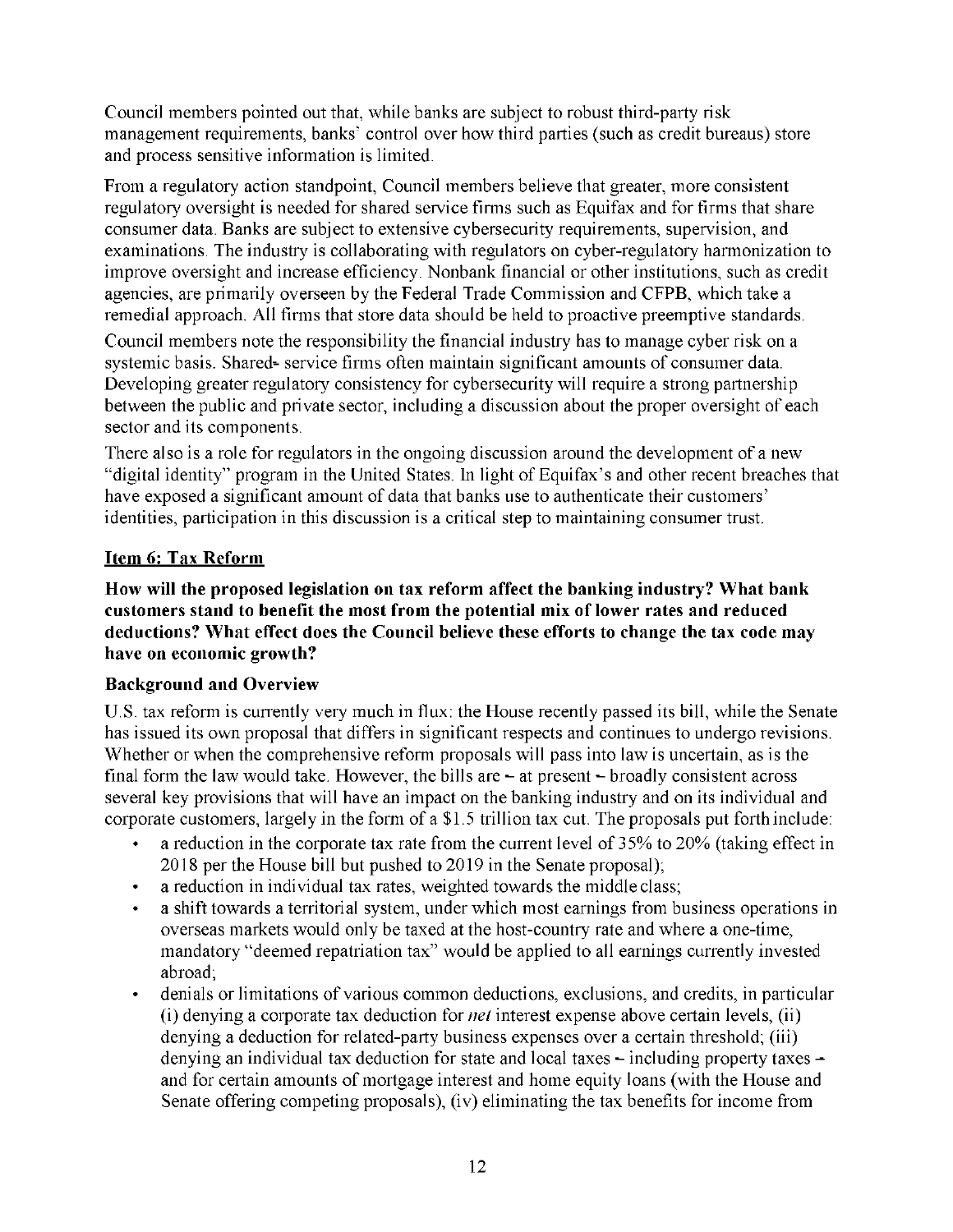certain municipal bonds, community reinvestment, and other development programs, and (v) denying a tax deduction to large banks for their FDIC premiums; and

• certain other beneficial provisions, including a near-doubling of the standard deduction, the immediate capital expensing of investments for businesses, and a lower corporate tax rate for certain exported goods and services.

# **Impact on Banking Industry and Its Clients**

For the banking industry, U.S. tax reform should have a net positive impact, tied to the expected improvement in the U.S. economy. A reduction in the U.S. corporate tax rate to 20% should increase investment activity through many sectors of the economy, which should then lead to greater demand for financial services. Somewhat offsetting these positive impacts are the upfront write-downs of deferred tax assets that accompany lower tax rates and the upfront reduction to regulatory capital, recovered over time through a lower tax rate. In addition, the House and Senate bills remove the deductibility of FDIC premiums and certain tax-advantaged investment programs. Further, the proposed limitation on the deductibility of related-party expenses could have unintended consequences for the banking industry and needs to be addressed. The proposals limiting the deduction for *net* interest expense do not affect banks directly but may result in some short-term headwinds on the demand for credit. Similarly, the proposed limitations on mortgage interest may have a short-term impact on the housing market.

Across our corporate client base, the effects of U.S. tax reform are varied. For high-tech and pharmaceutical companies, the ability to repatriate earnings accumulated outside the U.S. is a particularly important feature. While repatriation may certainly lead to greater U.S. investment and merger activity, additional debt and share buybacks are also likely to occur. Capital-intensive industries will benefit from the immediate deductibility of capital projects, though those industries that rely heavily on debt financing for investment may be adversely affected by the new limitations on net interest deductions. High tax rate industries, such as energy and service industries, will clearly benefit most from a reduction in the corporate tax rate to 20%. Retailers may benefit from an expected increase in consumer spending. Multinationals across the board should benefit from a switch to a territorial system, which will allow companies to compete on more level terms with non-U.S. companies in overseas markets, while providing appropriate safeguards against certain investments in low-tax jurisdictions. Small businesses, other than pure service businesses, should benefit from the lower rate applicable to pass-through entities, resulting in more investment dollars for growth. Limitations on the deductibility of mortgage interest may have a temporary dampening effect on the real estate market in certain parts of the country and on related businesses.

For individuals, the reduction in individual tax rates in most brackets and the doubling of the standard deduction should return more money to the average family, which should spur consumer spending in many parts of the country. While individual tax provisions are expected to have sunset dates, we still expect to see a net positive impact in consumer sentiment. However, this impact is expected to vary across the country, as the denial of state and local tax deductions will negatively affect individuals in high-tax states and cities. In addition, changes to provisions dealing with low-income housing tax credits and private activity bonds (in the House bill only), which allow state and local governments to borrow on behalf of not-for-profits, could have a negative impact on the affordable housing market.

## **Impact on Economic Growth**

The proposed individual and corporate tax cuts should be a catalyst for the demand for goods and services across many parts of the economy. This increased demand is expected to immediately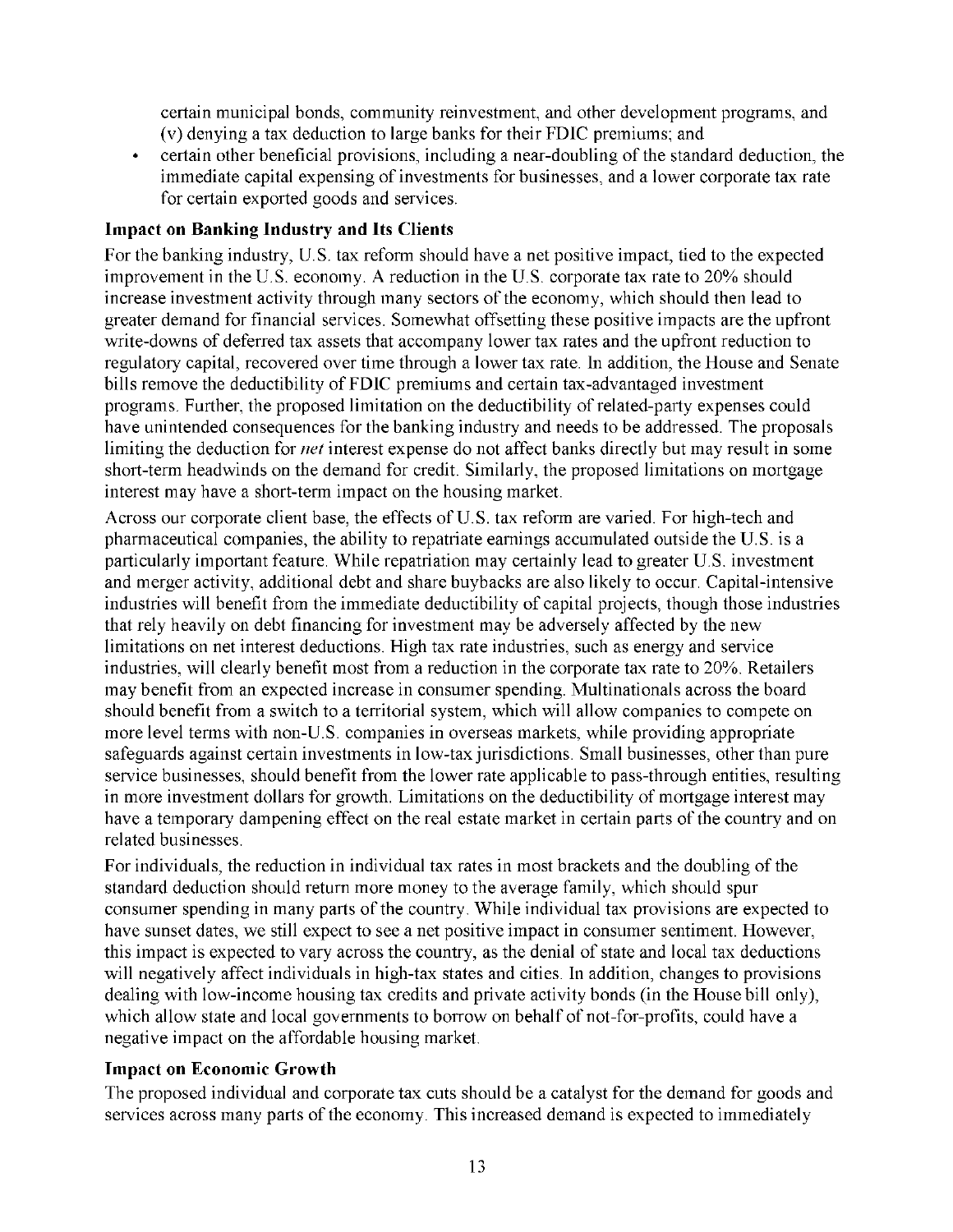boost economic expansion, estimates range from 0.5% to 1.0% of incremental GDP, as well as spur some level of sustainable dynamic growth. Whether this expansion can be achieved will depend in part on consumer and business response. Indeed, as noted above, tax reform presents some potential risks to specific sectors, such as housing, and certain types of businesses. In addition, consumer spending in certain regions of the country may experience a temporary setback as a result of the loss of state and local deductions or because of the compression of individual tax brackets. Further, if dynamic economic growth does not sufficiently offset the \$1.5 trillion net tax cut, private investment and consumption could be negatively affected by the budget deficit, increasing the need for spending cuts, which in turn can slow anticipated GDP growth.

For the labor force, increased spending by businesses benefiting from corporate and pass-through tax cuts would potentially boost the pace of employment, especially if regulatory relief kicks in at the same time. Firms' hiring intentions are strong and generally lead the unemployment rate by 12 months, suggesting an already tighter employment backdrop in 2018. Thus, the Council also expects businesses to channel new investment dollars made possible by tax reform towards improved labor productivity. In large part, this investment is expected to take the form of badly needed automation of routine functions and the retraining of the labor force to meet other business challenges.

Capital investment is already expected to grow in 2018 based on the Duke University CFO survey as well as the traditional nine-month lead of the Federal Reserve's senior loan officers' C&I lending standards data. Hence, immediate expensing should generate meaningful additional expenditures, though such pickups typically occur when capacity utilization tops 80%.

# **Item 7: Economic Growth and Inflation Outlook**

#### **While economic growth has continued, inflation has been unexpectedly low. Among Council members' business customers, what is their outlook for the pace of sales growth over the next twelve months? What are their plans or expectations with regard to pricing?**

Overall, business confidence continues to improve, driven largely by expectations of tax and regulatory reform. Strong equity markets, low unemployment, and low gasoline prices are also contributing to the positive sentiment.

Small businesses remain optimistic about the economy, but many are continuing to hold off on capital expenditures and wait for tax reform, health care reform, and deregulation. Council members report that many small business clients are taking a "wait and see" approach to capital investment.

Tech companies appear to be more optimistic on economic growth and report they will be increasing capital expenditures and investment in research and development in the next twelve months.

Retail and agribusinesses are more pessimistic. Increased competition from online retailers is squeezing retailers' margins. Low commodity prices and high input costs are curbing profits for agribusinesses.

Sales Growth

- Sales-growth expectations for the next twelve months are generally positive but vary widely by industry sector.
- The latest Middle Market Indicator from the National Center for the Middle Market noted that 41% of the responding companies said their new-order pipeline had grown, which is 10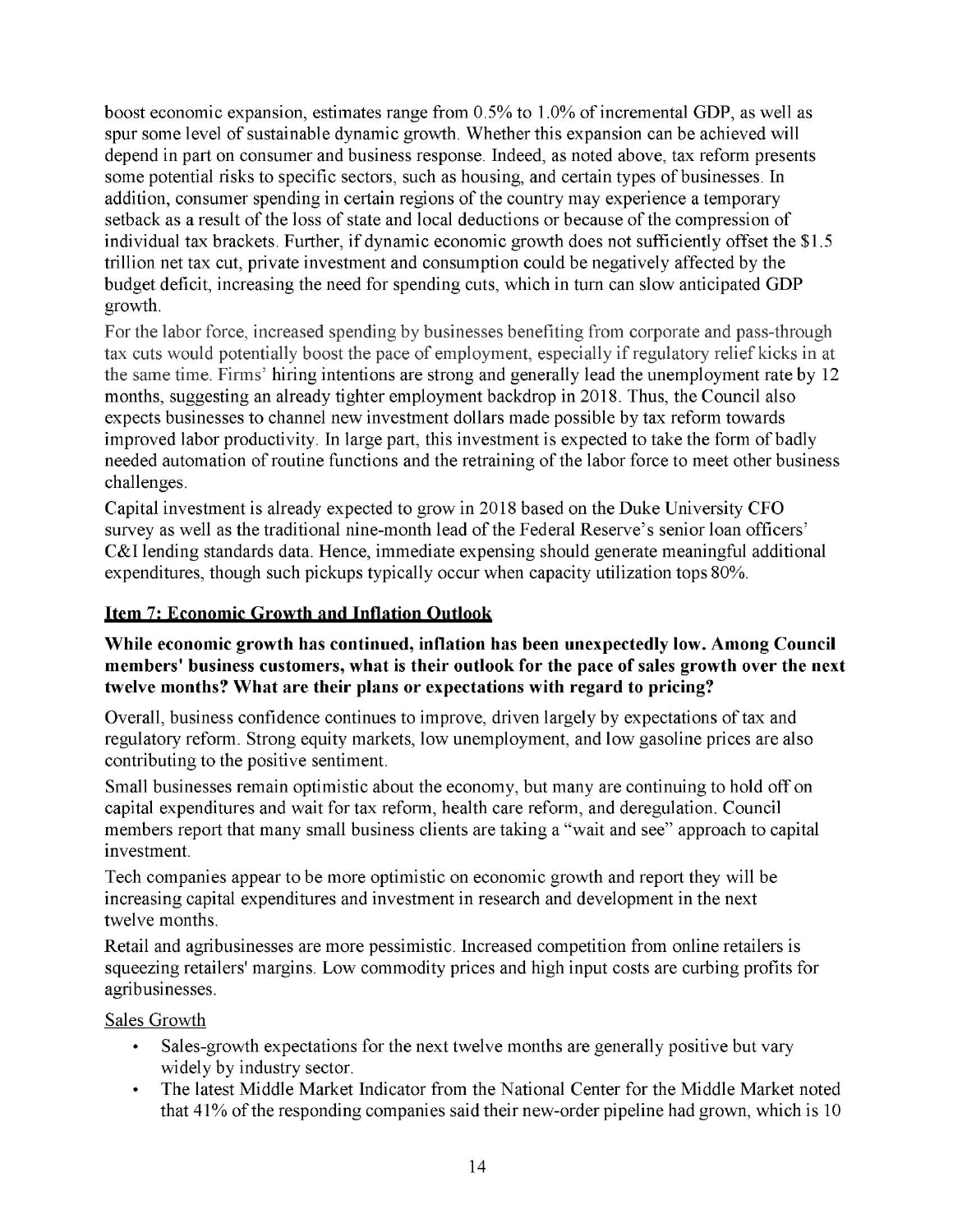full percentage points higher than this reading's level at this time in 2016.

- Small business customers are indicating modest growth expectations and are hopeful that tax cuts will spur spending and drive increased sales.
- Retail clients report a range of expectations, from just "holding their own" to complete devastation, as they face an increasingly challenging Amazon-type business model.
- Auto sales are generally expected to be flat.
- Agribusinesses are expecting flat to slight decreases in sales volumes.

## Pricing

- Overall, business clients report that pricing power remains somewhat limited, leading them to be especially resourceful in containing expenses in order to sustain profitability.
- Wage increases are expected to be a modest  $2\%$  to  $3\%$ , oftentimes not enough to cover the increased cost of employees' health insurance. Wage pressures seem to only occur when employers recruit talent from outside their organization.
- Continuing advances in technology and automation, along with persistent global competition, are likely contributing to the sluggish wage growth.
- The exception is the construction industry. Construction costs have been affected by higher labor costs. Wage inflation stemming from the recent natural disasters could further affect the total cost for new construction, as workers migrate towards potentially higher-paying jobs supported by insurance proceeds.

## Some representative examples:

Large customers of several Council members illustrate the variances of expectations on growth and pricing.

Industrial manufacturer with over \$4 billion in sales:

- Forecasting an increase in both sales growth and pricing during 2018, driven by cost pressures from price increases at their suppliers and the belief that the U.S. economy is growing.
- Real estate market is relatively strong, and fundamentals are strong.
- Energy is a significant input to pricing, but there is limited ability to pass through increases to clients.

Food and agriculture company with over \$3 billion in sales:

- Overall growth will be 4% to 5% in 2017 and is expected to be the same in 2018.
- Pressure on margins will continue, with increases in labor and transportation costs.
- Major initiatives include (1) revisiting pricing policies, (2) improving analytics to support pricing decisions, (3) reviewing contracts with clients to tie in variances in commodity prices, and (4) increasing automation of existing facilities.

Consumer retail company with over \$3 billion in sales and sources globally:

- Operating in a difficult environment, expects declining growth for 2018.
- Back-to-school season was below expectations, and there is moderate optimism for the holiday season. In the given environment, 2018 plans have been revised down.
- Limited pressure on production costs, combined with lower-growth expectations, reduces capacity for price increases.
- Actions for the next twelve months will focus on efficiency and cost reduction.

Among smaller businesses, which were generally more cautious, the following two struck a note of optimism.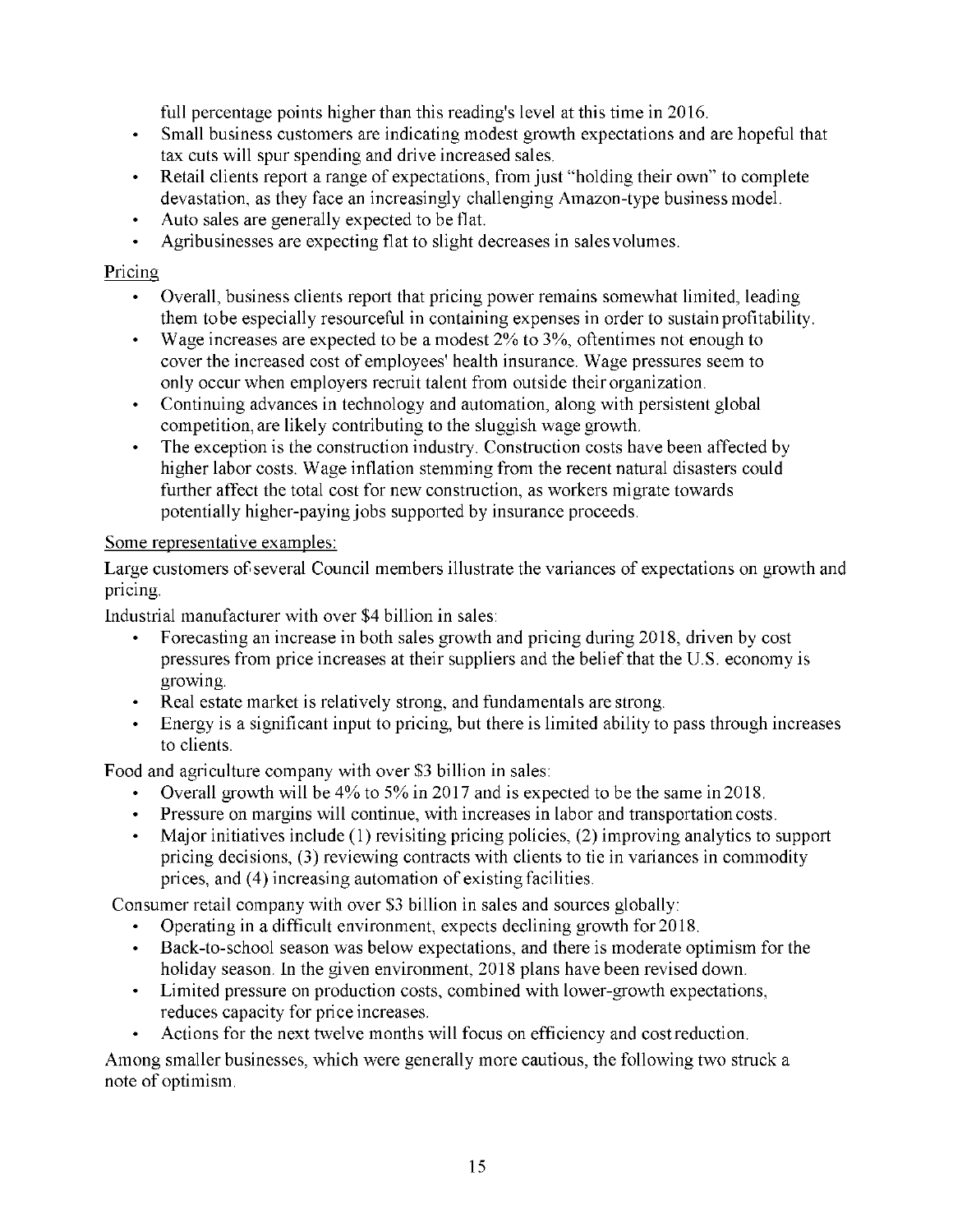Trade-show display and environmental graphics manufacturer with \$9 million in sales:

- Sales increased 10% in 2017 and are projected to grow by 15% in 2018, based on orders in the pipeline and the belief that the economy is growing.
- Continuing investment in automation and technology for efficiency.
- Very little wage pressure except for new hires.
- Limited ability to increase prices and remain competitive.

Medical software company with \$20 million in sales:

- Forecasting a 20% increase in sales due to a new product that significantly reduces costs and improves patient care.
- Prices are expected to increase, fueled by demand for the new product and lack of competition.
- Forecasting 3% salary increases across the board, but will really have to pay up to find new software developers.

# **Item 8: Monetary Policy**

# **How would the Council assess the current stance of monetary policy?**

# Summary

The normalization of U.S. monetary policy is proceeding at a gradual pace, which seems appropriate given current economic conditions. Inflation is still substantially below the Federal Reserve's targeted level, but we expect modest movement towards the threshold in the next year. Financial conditions remain very accommodative; while we do not think a "Minsky Moment" is imminent, the Fed should be aware of the potential for asset-price excesses as a result of leaving interest rates too low for too long.

Tax reform would certainly have the potential to change the outlook for economic activity, inflation, and monetary policy. To this point, tax reform has not been factored into Federal Reserve forecasts or decisions. If passed, tax reform would have a positive impact on economic activity.

In summary, the Council believes the current approach to monetary policy and balance-sheet management is appropriate and should be continued.

## Interest Rates

- A heightened rate of economic growth should provide context for additional rate increases in the coming quarters. U.S. GDP grew at better than a 3% annual rate in the second and third quarters of this year, and forecasts for the fourth quarter are solid. Our current expectations are for an interest rate hike in December, with two more in 2018.
- Investor expectations of future rate hikes have moved up somewhat in recent months, as growth has been solid and Federal Reserve communications have continued to highlight a desire to further normalize policy. The market is now discounting two rate hikes over the next year, which still below what Federal Reserve officials have communicated.
- The risk of collateral damage from rate hikes may be higher than in prior cycles, due to the extended period of low interest rates and the resulting increase in duration and credit risk that some investors have taken. The likely measured pace of tightening should somewhat mitigate this risk.
- However, the Federal Reserve should be mindful of waiting until inflation picks up too much before normalizing interest rates. In that instance, it would need to accelerate the pace of tightening, risking more significant market adjustments that could undermine the economic expansion.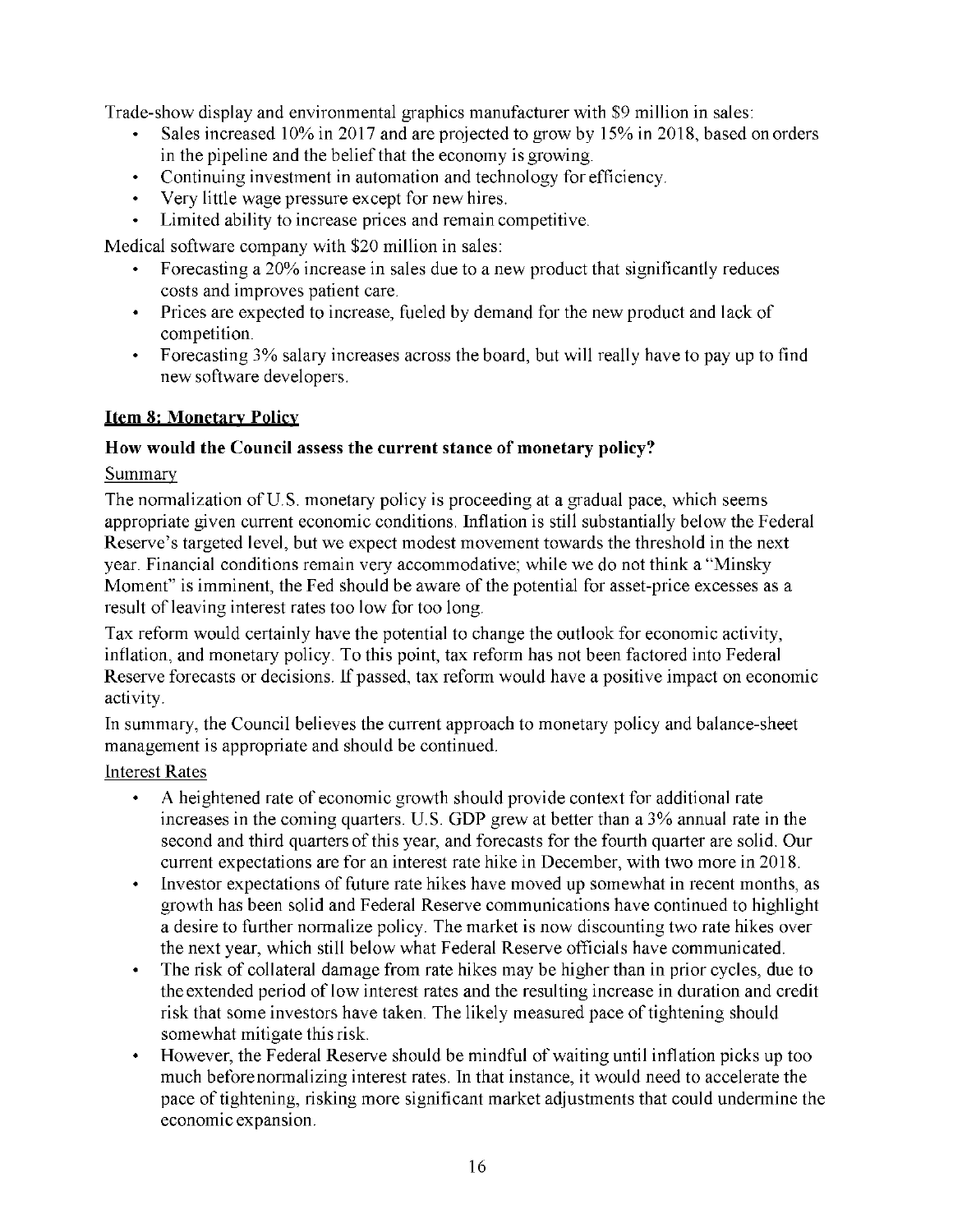- To this point, the Federal Reserve's forecasts have not reflected substantial changes in fiscal policy and certainly not the possibility of tax reform. If a tax reform bill passes, it could change Federal Reserve strategy.
- Long-term interest rates have remained modest, even as the Federal Reserve has raised short-term rates. The message to be derived from the relatively flat yield curve is a matter of considerable debate; some see it as a sign of imminent recession. But the appetite of global investors for sovereign bonds remains robust and may diminish the value of the yield curve as a recession indicator.

## Balance Sheet

- The Federal Reserve's balance sheet reduction is underway and has been well received by the markets. Releases of assets will escalate according to a stated schedule. Barring something unforeseen, the outline for asset reduction should be followed without alteration.
- The announcement and execution of balance sheet reduction has had a minimal impact on long-term yields.
- The Federal Reserve should continue to consider the actions of other central banks.
- The Federal Reserve balance sheet is expected to reach its new steady-state level within three years, and the market is comfortable with the advanced reduction plan.

## Inflation

• U.S. inflation measures have retreated this year and have remained persistently below the Federal Reserve's 2% target. Transitory factors have been at play, but fundamental price pressures remain surprisingly absent. Persistently low inflation allows monetary policy to be normalized gradually.

| Year-over-Year Change          | Overal "Core" |         |
|--------------------------------|---------------|---------|
| <b>Consumer Price Index</b>    | 2.0%          | - 1.8%  |
| Personal<br><b>Consumption</b> | $1.6\%$       | $1.3\%$ |

- Wage growth has yet to accelerate, despite historically low unemployment. Reasons include:
	- o Low levels of productivity growth, which is tightly correlated with real wage growth over the long term.
	- o Low inflation, which holds down wage demands.
	- o Increasing application of automation and other efficiencies to hold down wages.
	- o Global sourcing of human capital.
- There have been intermittent reports of labor-market scarcity in some sectors and regions. Firms report increasing challenges attracting and retaining qualified workers. These anecdotes may eventually aggregate and push pay levels upward.
- The disinflationary impetus of the 2014-15 drop in oil prices and the 2014-16 appreciation of the U.S. dollar are fading or reversing.
- Considering these changes and the fact that inflation expectations remain at or above 2%, indications are that inflation will firm towards the Federal Reserve's 2% objective in the medium term.